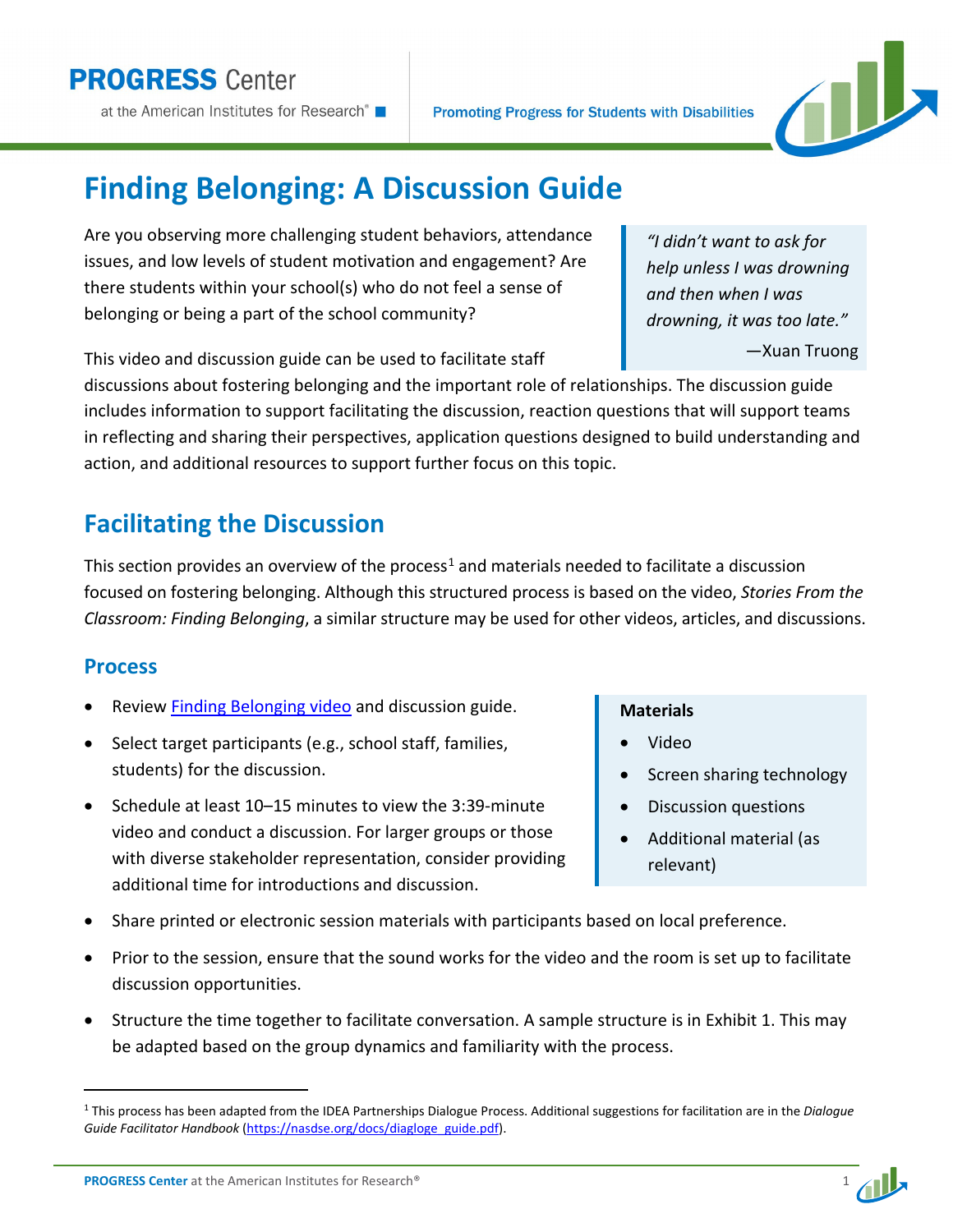### **Exhibit 1. Sample Meeting Structure**

| <b>Step</b>                              | <b>Description of step</b>                                                                                                                                                                                                                                                                                                                                                                                                                                                |
|------------------------------------------|---------------------------------------------------------------------------------------------------------------------------------------------------------------------------------------------------------------------------------------------------------------------------------------------------------------------------------------------------------------------------------------------------------------------------------------------------------------------------|
| Introductions                            | Provide a time for participants to introduce themselves, if they are not already<br>familiar with one another.                                                                                                                                                                                                                                                                                                                                                            |
| Set dialogue purpose                     | Review why this conversation is important within your context. Identify the<br>$\bullet$<br>purpose of this reflection and discussion. [For example, have students expressed<br>feeling disconnected? Have you noticed an increase with attendance issues or<br>behavioral challenges?]                                                                                                                                                                                   |
| Establish ground rules<br>for discussion | Ensure that all participants feel welcome and safe sharing their perspectives<br>$\bullet$<br>during the conversation.                                                                                                                                                                                                                                                                                                                                                    |
| Share video                              | Play the <b>Finding Belonging video</b> for participants (approximately 3:39 minutes).<br>۰<br>Encourage the participants to jot down any notes or reflections they may have<br>$\bullet$<br>while watching.                                                                                                                                                                                                                                                              |
| <b>Discuss questions</b>                 | Use the discussion questions to facilitate conversation. [Depending on the<br>$\bullet$<br>number of participants and the time allowed, consider focusing on a couple<br>reaction and application questions or separating the group into smaller groups.]<br>As the facilitator, you may need to ask participants to elaborate or clarify their<br>$\bullet$<br>comments, or you may need to redirect conversation and encourage all<br>participants to engage and share. |
| Plan for future activities               | This process started the conversation about fostering a sense of belonging for all<br>$\bullet$<br>students, but it should not be the only conversation.<br>As a group, take a minute to brainstorm and plan for future work on this topic.<br>$\bullet$<br>This work may include exploring additional resources on the topic, trying a<br>strategy that was discussed, or spending time reflecting further using the<br>Ten Dimensions of Belonging Reflection handout.  |

### **Additional Materials**

The following links provide additional information that may be helpful to support additional work on this topic.

- *[PROGRESS Center Webinar with Dr. Erik Carter on Ten Ways Schools Can Foster Belonging Among](https://promotingprogress.org/resources/ten-ways-schools-can-foster-belonging)  [Students With and Without Disabilities](https://promotingprogress.org/resources/ten-ways-schools-can-foster-belonging)* (1-hour recording includes link to Ten Dimensions of Belonging Reflection handout)
- *[Creating Communities of Belonging for Students With Significant Cognitive Disabilities](https://promotingprogress.org/resources/belonging-significant-cognitive-disability)* (additional resources provided by the TIES Center)
- *[Stories From the Classroom: Ensuring Successful Participation in School Community Events](https://promotingprogress.org/resources/stories-classroom-ensuring-successful-participation-school-community-events)* (6-minute video)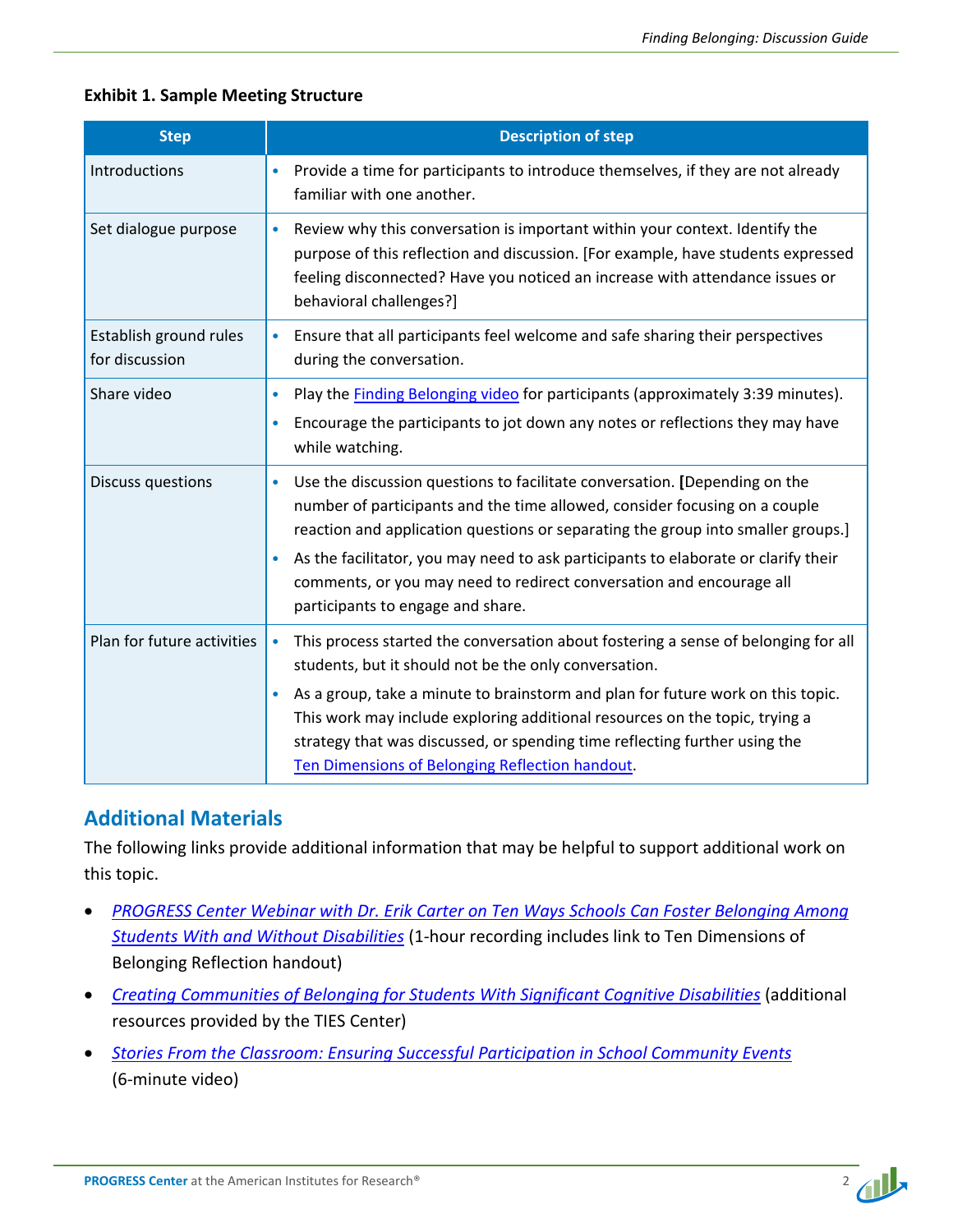# **Finding Belonging Discussion Questions**

### **Reaction Questions**

| <b>Question</b>                                                                                                         | Notes/reflection |
|-------------------------------------------------------------------------------------------------------------------------|------------------|
| How do you define belonging?                                                                                            |                  |
| From your experience, why might it be<br>important to consider belonging, especially<br>for students with disabilities? |                  |
| Do all students in our school, including<br>students with disabilities, feel like they<br>belong? Why or why not?       |                  |
| Can you think of a student who may not feel<br>as if they belong? Why do you think they may<br>feel this way?           |                  |
| Are there some groups of students who may<br>or may not feel as if they belong? Why?                                    |                  |

# **Application Questions**

| <b>Question</b>                                                                                                                                                | Notes/reflection |
|----------------------------------------------------------------------------------------------------------------------------------------------------------------|------------------|
| What are we doing well to create a sense of<br>belonging at our school that we can use as a<br>foundation for future work?                                     |                  |
| In what ways could we enhance the sense of<br>belonging at our school?                                                                                         |                  |
| In what ways could we enhance the sense of<br>belonging for specific students or groups of<br>students in our school, including students<br>with disabilities? |                  |
| How might we enhance peer relationships to<br>support students' sense of belonging,<br>including students with disabilities?                                   |                  |